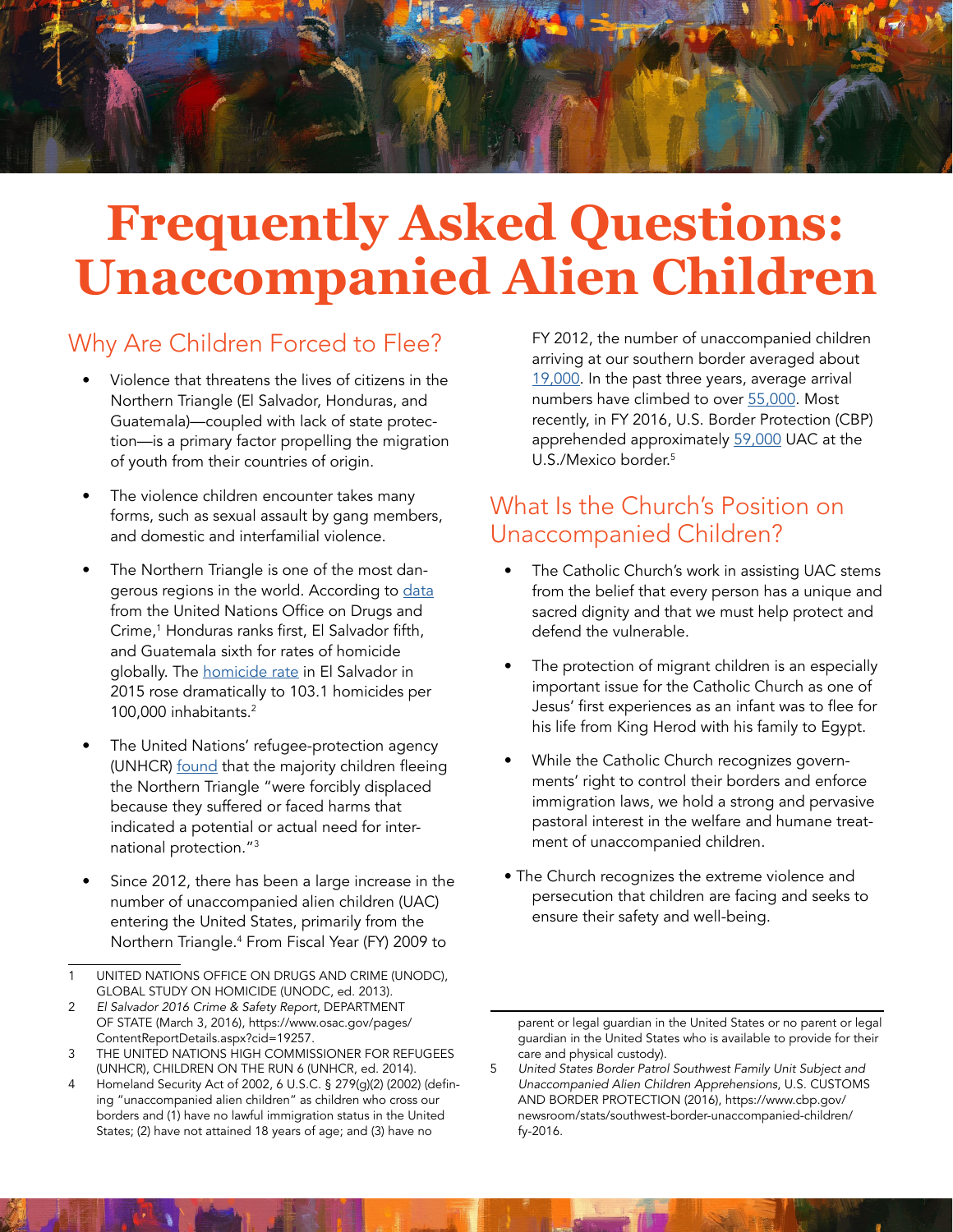#### What Is Our Programmatic Response?

- Since 1994, USCCB's Safe Passages program has served unaccompanied alien children who arrive in the United States and are placed in the custody and care of the Department of Health and Human Services' (HHS) Office of Refugee Resettlement (ORR).
- In FY 2016, the program served 2,610 UAC, providing family reunification services to 2,104 children and families and residential services to 506 unaccompanied children.
- The program provides foster care to UAC in ORR custody, screening of placements prior to the release of children to relatives or family friends pending their immigration proceedings ("home studies"), and support to UAC and their families after children are released from ORR custody ("post-release services"). The program also helps connect children to legal representation for their immigration cases.

# What are Our Key Recommendations?

# Address Root Causes of Migration

As noted above, many children in the Northern Triangle are forced to choose between seeking protection in another country or living in unsafe conditions due to pervasive violence and lack of state protection. We must recognize that many unaccompanied children are fleeing for their lives and treat the situation in the Northern Triangle as a humanitarian and refugee crisis.

All governments of the Central American region, including Mexico and United States, should invest resources into examining and addressing root causes of migration in the Northern Triangle and Mexico. This effort must address the violence, government corruption, and lack of youth opportunity, which are all factors forcing children to flee.

#### Improve Identification of Protection Needs and Promote Avenues to Protection

- Identification of children in need of protection poses a challenge to the Northern Triangle countries where child protection systems are lacking or under resourced. The result is that children who are in need of protection are not proactively identified.
- Consequently, the choice may be to flee to another country or stay and face possible harm, sexual assault, recruitment into criminal organizations, and in the worst cases, death.
- We urge the United States to partner with UNHCR, Central American governments, and international NGOs to increase efforts to identify children in need of protection through Best Interest Assessments (BIAs) and Best Interest Determinations (BIDs). $^6$
- The United States should work to ensure that child asylum seekers and trafficking victims are identified, anywhere they may be in the region, screened appropriately, and granted access to fair and efficient immigration proceedings.

BIAs assess the needs of vulnerable refugee children and ensure immediate protection needs are addressed through referrals to local governmental and nongovernmental service providers. BIDs, which ensure consultation with the child and the child's family and caregivers, describe a process of identifying long-term durable solutions, which include repatriation, family reunification, or resettlement.